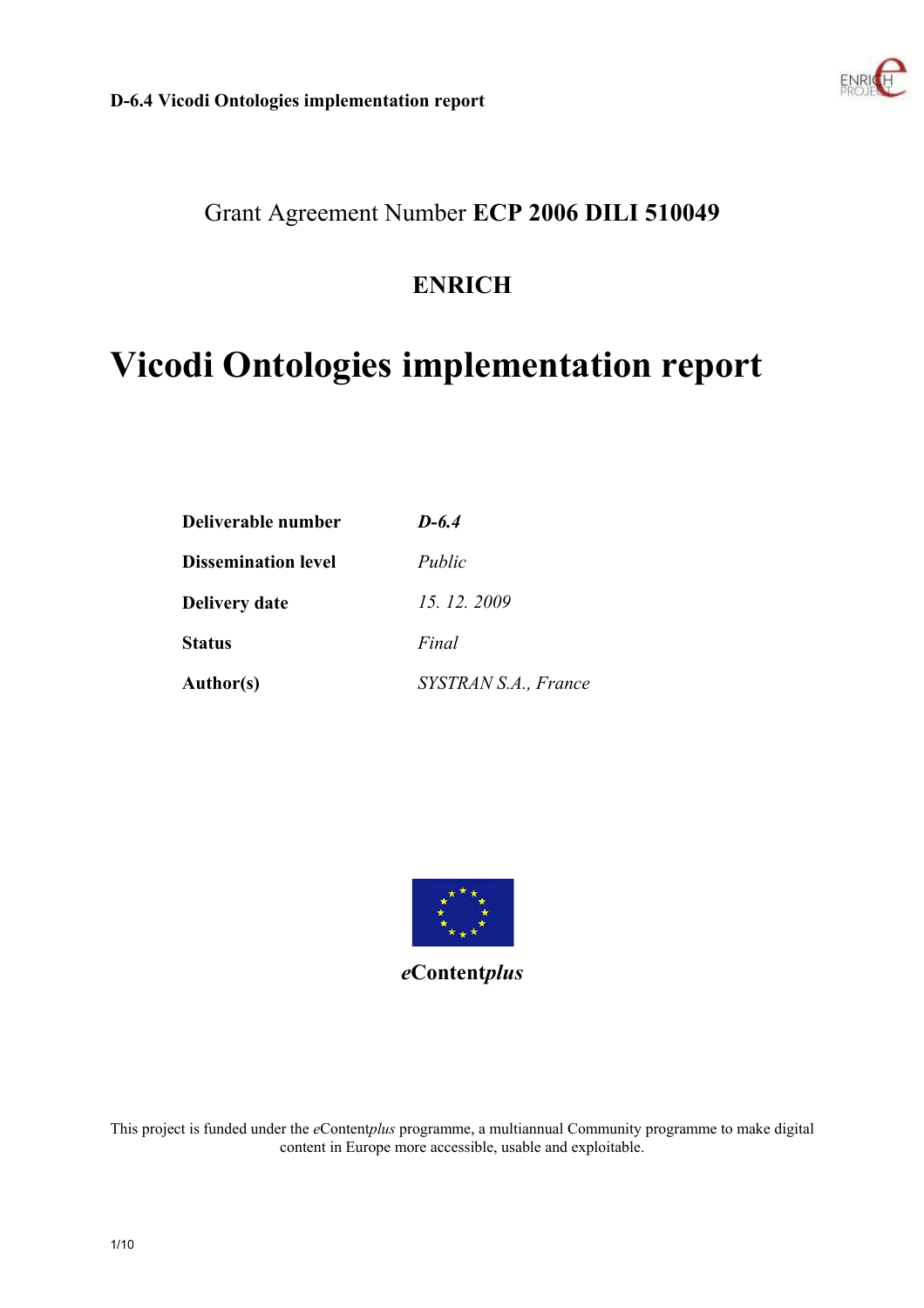

### **Document Version Control**

| <b>Version</b> | <b>Date</b>                | Change Made (and if appropriate Name and Institution<br>reason for change) | Commentator(s)<br>οf<br>or Author(s) |
|----------------|----------------------------|----------------------------------------------------------------------------|--------------------------------------|
| draft          | The first November<br>2009 |                                                                            | SYSTRAN S.A., France                 |
| Final          | 15.12.2009                 | Formatting                                                                 | CCP                                  |
|                |                            |                                                                            |                                      |
|                |                            |                                                                            |                                      |

#### **Document Review**

|                 | <b>Reviewer Institution</b> | Date and result of Review             |  |  |
|-----------------|-----------------------------|---------------------------------------|--|--|
| Jakub<br>Heller | <b>CCP</b>                  | 7.12.2009, Accepted                   |  |  |
| Zdeněk<br>Uhlíř | <b>NKP</b>                  | 14. 12. 2009, Approved for submission |  |  |
|                 |                             |                                       |  |  |
|                 |                             |                                       |  |  |

#### **Document Signature/Approval:**

Before the table of contents each document is to contain an approval signoff form.

| <b>Approved By (signature)</b> | Date |
|--------------------------------|------|
|                                |      |
|                                |      |
|                                |      |

| $\sin(\theta)$ |  | Accepted by at European Commission   Date |  |
|----------------|--|-------------------------------------------|--|
|                |  |                                           |  |
|                |  |                                           |  |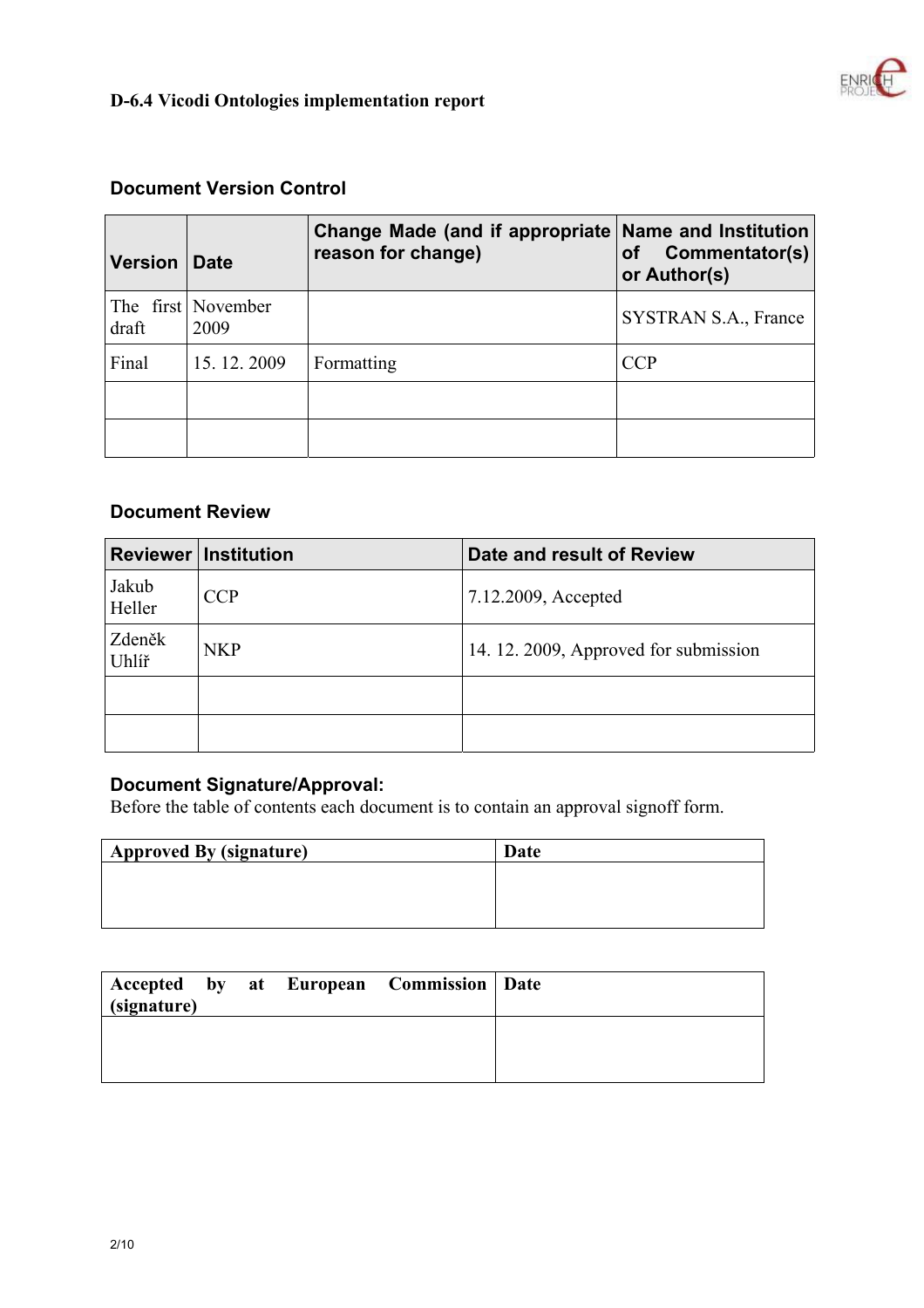

### **Structure Summary**

The Work package 6 aims to the integration of a tailored multilingual module via a user friendly sophisticated access.

Based on SYSTRAN's machine translation technology, this module will provide also terminology extraction and machine translation customization tools for the construction and retrieval of personalised metadata within the aim to create new multilingual digital documents and multilingual ontologies in Czech, Polish, Spanish, Portuguese, German, Italian, English, French, Danish, Russian and Serbo-Croatian.

This reports aims to present the integration of the Vicodi ontology developed during a 24 month IST project Visual Contextualization of Digital Data http://www.vicodi.org applied to the application http://www.eurohistory.net .

For Enrich translation customization purposes, SYSTRAN has extracted the Vicodi ontology distances to build a Enrich-specific dictionary including all the person names and events hierarchised via ontologies.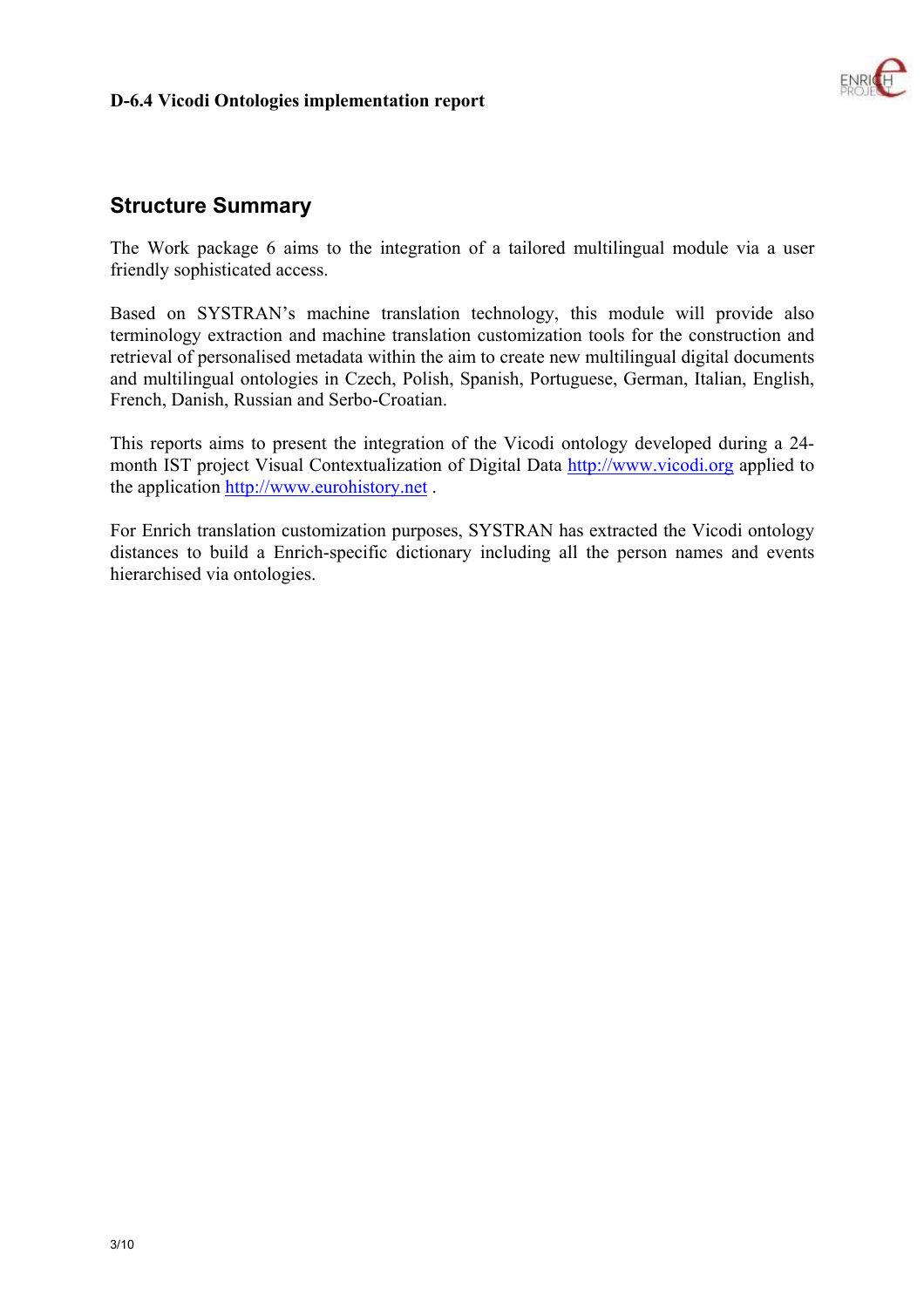

# Content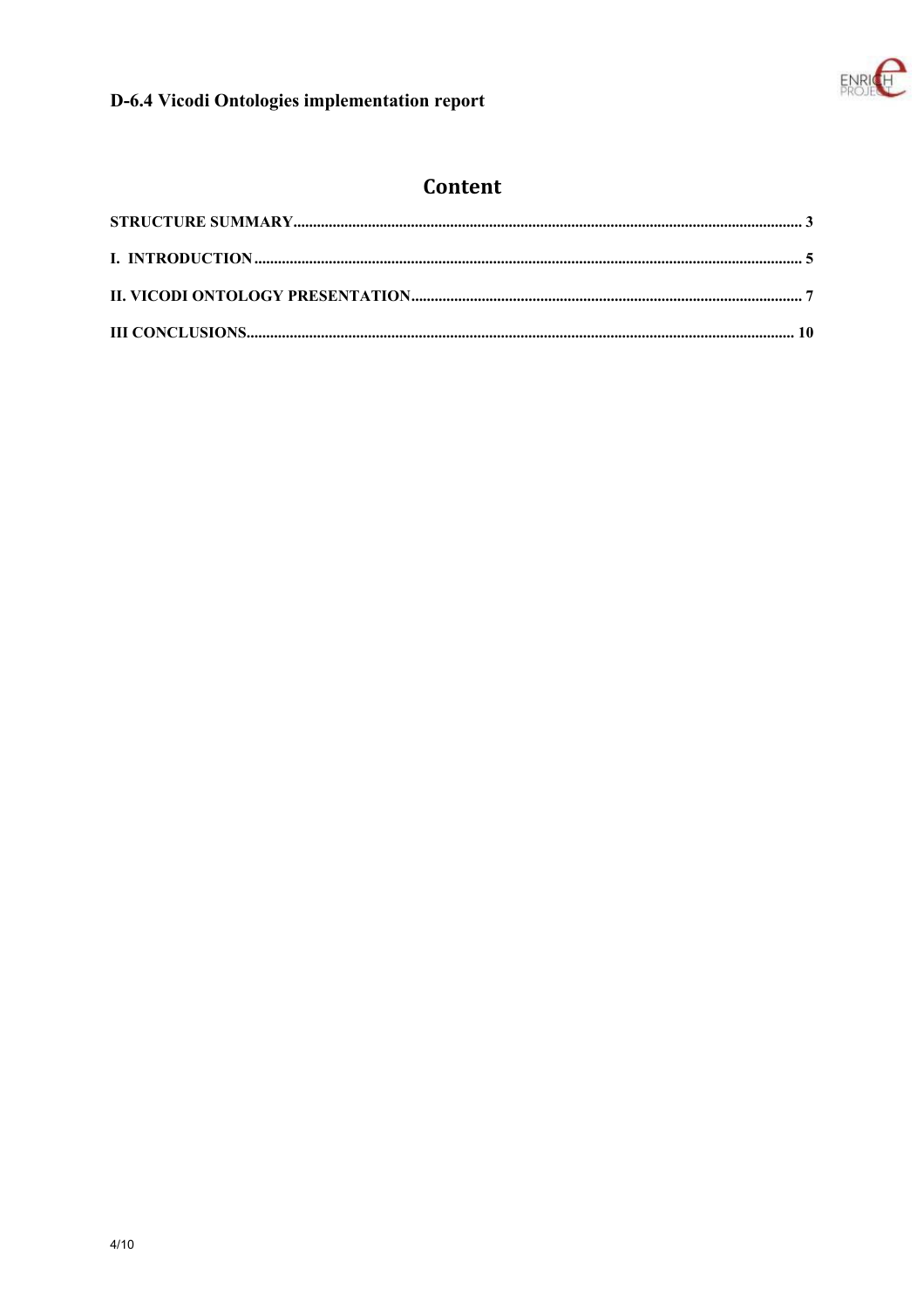

# **I. Introduction**

SYSTRAN has extracted the Vicodi Ontology instances referring to historical persons and events of the European history from the RDF-based storage. At the same time NKP provided to SYSTRAN an ontology for Medieval names and locations that were converted to Medieval Do Not Translate Dictionaries composed by Name Entities. The Medieval dictionary as well as the Vicodi ontology dictionary has been associated to the translation profile called via the web service for machine translation customization purposes and name entities recognition.

Following the lines of the Description of Work, ENRICH, Annex 1, the main objectives of the Multilingual and user friendly sophisticated access are described in the Work package 6.

#### **Work package Description**

| Work package number : |                                                     | <b>Start</b><br>date: | End date: 24 |  |
|-----------------------|-----------------------------------------------------|-----------------------|--------------|--|
| Work package title:   | Multilingual and user friendly sophisticated access |                       |              |  |

#### **Objectives**

This work package aims to the integration of a multilingual module via a user friendly sophisticated access: multilingual search application, multilingual forums, and multilingual ontology editor. Based on SYSTRAN's machine translation technology, this module will provide also terminology extraction and machine translation customization tools for the construction and retrieval of personalised metadata within the aim to create new multilingual digital documents and multilingual ontologies in Czech, Polish, Spanish, Portuguese, German, Italian, English, French, Danish, Hungarian, Russian and Serbo-

Croatian.

#### **Description of work**

**Work package leader: SYS Task 6.1 Multilingual access development (m0-m12) Task leader: SYS Task participants: NKP, AIP** 

The project will provide two types of multilingual access:

- via the API integration in the data retrieval interface associated or independent of a multilingual search.
- a dedicated translation interface where ENRICH expert users can fine-tune dynamically the machine translation tools thanks to adapted linguistic tools for terminology extraction and translation post-editing and customization. The parameters and resources constructed will be automatically taken into account by the API in the access presented above

#### **Task 6.2 Translation Stylesheet design and use (m3-m24) Task leader: SYS**

**Task participants: NKP, AIP, CCP, NFC, NLF, IMI, ULV, SAM, CSH, DSP, NLI, BNE, BUTE, ULW** Activities:

• analysis of heterogeneity of metadata regarding machine translation.

• implementation of STS exploiting metadata information.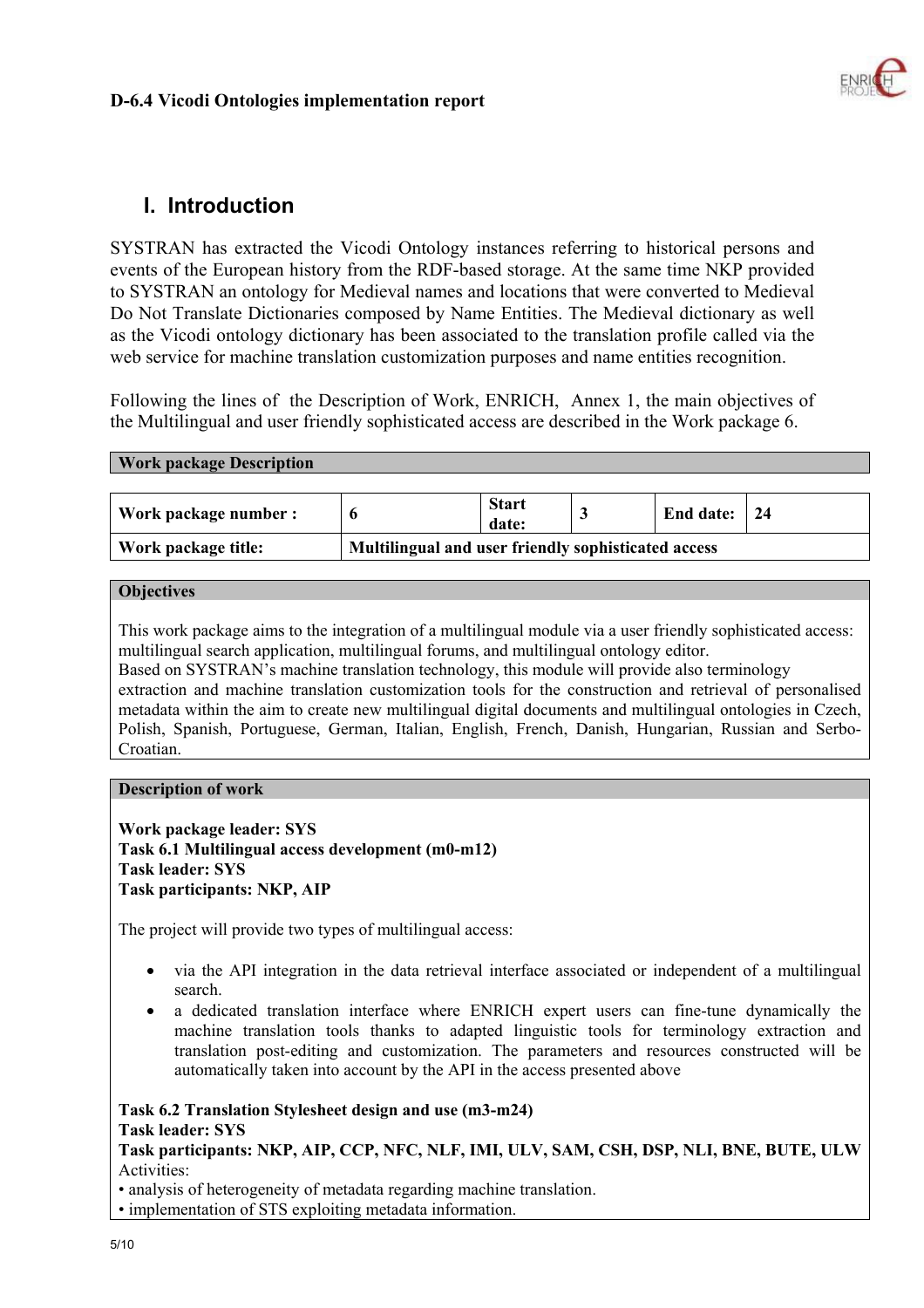

• cross-language validation of STS, optimization of translation parameters.

As far as the Metadata translation module implementation is concerned SYSTRAN will provide a fully customized Translation Stylesheet.

SYSTRAN Translation Stylesheets (STS) use XSLT to drive and control the machine translation of XML documents (native XML document formats or XML representations — such as XLIFF — of other kinds of document formats). STS will provide a simple way to indicate which part of the document text is to be translated, and will enable the fine-tuning of translation, especially by using the structure of the document to help disambiguate natural language semantics and determine proper context. Thanks to STS machine translation is considered as part of the authoring and publishing process: source documents can be annotated with natural language mark-up produced by the author, a mark-up which will be processed by STS to improve the quality of translation, the gateway to the automatic publishing of a multilingual website from a monolingual (annotated) source. The mechanism is implemented through XSLT extension functions for consulting and for setting linguistics options in the translation engine. SYSTRAN will deliver this xslt file in order to fine-tune the system according to the ENRICH xml data elements.

#### **Task 6.3 VICODI implementation (m6-m24) Task leader: SYS Task participants: NKP, AIP,**

• definition and homogenization of initial ontology applicable for this project

• specification of user-friendly web-interface for visualization of multilingual ontology - special

interface for modification

• implementation of the web-interface

Based on previous experience in the visualization and contextualization of digital content (IST project VICODI) SYSTRAN technology has been implemented for the construction of multilingual ontologies. The Research Center for Information Technologies (FZI) constructed multilingual ontologies available under GNU Free Documentation License (FDL) thanks to the EU-funded IST project Vicodi http://www.vicodi.org/ ). Enrich will implement and use VICODI ontologies for the contextualization of the digital content.

#### **(Inter-) Dependencies, milestones1 and expected result**

Based on the ENRICH Corpus Analysis (Month 6) SYSTRAN will build ENRICH Translation Stylesheet. After a quality assessment procedure and based on the evaluation results (Month 20) SYSTRAN will proceed to the finalisation of ENRICH Translation Stylesheet (Month 24). The WP depends mainly on the results of WP3, but is also interrelated with WP4.

The feedback is necessary from WP7.

#### **Deliverables**

D 6.1 ENRICH Corpus Analysis report (Month 6), responsible partner: SYS

D 6.2 Personalised Translation Interface delivery report (Month 12), responsible partner: SYS

D 6.3 ENRICH Translation Stylesheet delivery report (Month 24), responsible partner: SYS

D 6.4 Vicodi Ontologies implementation report (Month 24), responsible partner: SYS

 $\overline{a}$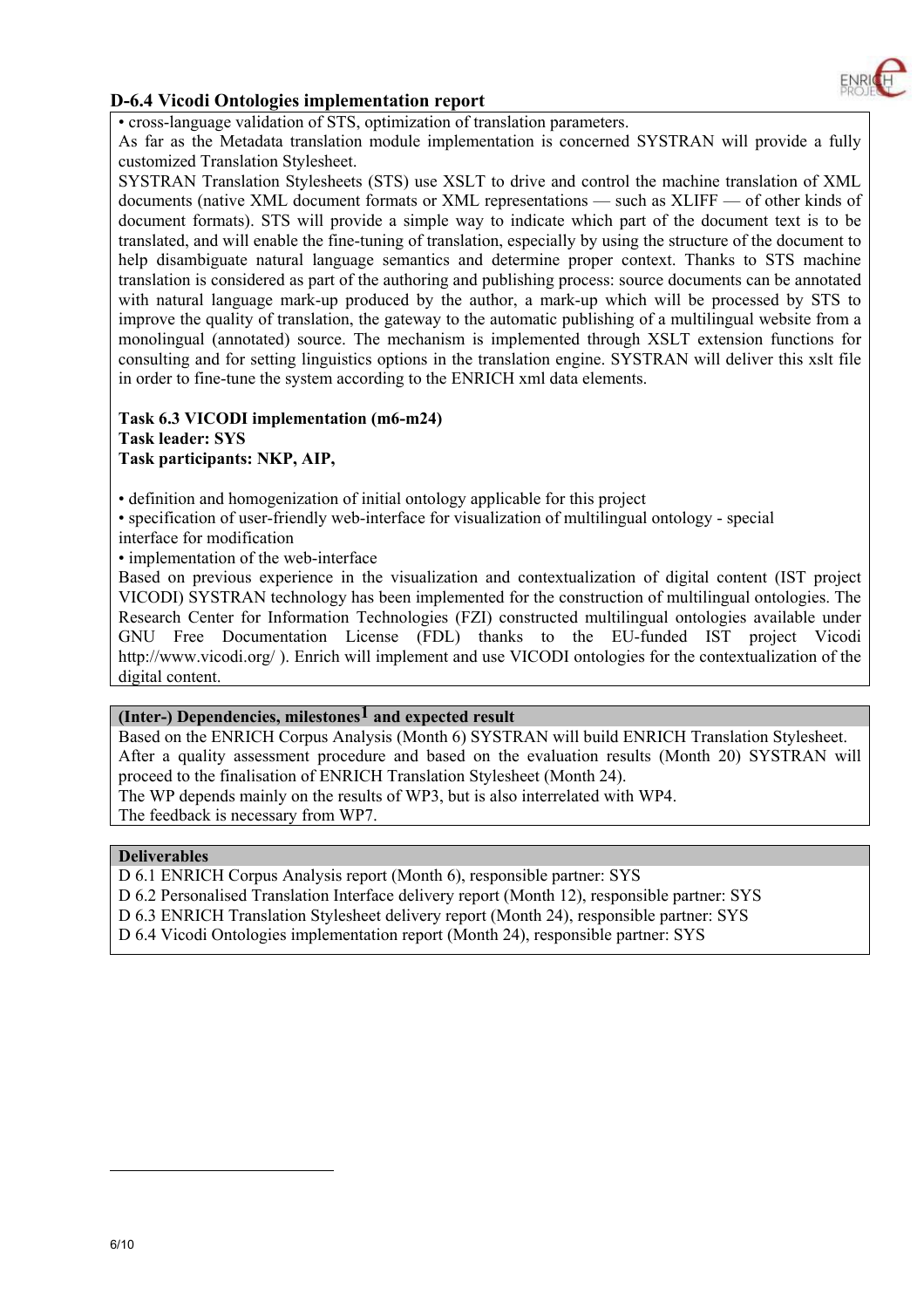

# **II. Vicodi Ontology Presentation**

The Management System of the Knowledge space (MSKS) ontology, resource management and search modules were implemented to allow storage and retrieval of the textual VICODI resources and ontology instances. The main Ontology development activities were carried out through the ontology editor, which is a stand alone JAVA GUI application, and may be started using Java Web Start or installed locally on client machines. The MSKS (Management System of the Knowledge space), provided an API to open-source KAON framework to work with VICODI ontology stored within the PostgreSQL.

# **Development of the VICODI Ontology**

Examination and rejection of existing thesauri and glossaries as potential sources of relevant information for VICODI ontology was done. For the purposes of ontology development, competency questions were listed. The creation of initial three mini-worlds was set-out as objective, which was implemented by content partners.

The Ontology design was developed by experimental processing of various instances, concepts/sub-concepts and property relations examples from the miniworlds

The ontology editor has been in use to work on the ontology. It has been customized for VICODI and more customizations are planned. It is based on the general OIModeler of the KAON ontology management framework. The historians use the production ontology, while the developers use copies of the production ontology for testing.

# **RDF-based storage**

After evaluation the open-source KAON framework and found it suitable for the purposes of the RDF-based storage, as it provided many of the required features like RDF export, multilinguality and scalability. We added missing PostgreSQL database support for KAON, as this was the database of choice in the VICODI project.

New KAON query language was implemented to meet the requirement "RDF query language". We installed the KAON framework together with PostgreSQL and a JBoss server. The VICODI ontology is edited online, using the central installed ontology server.

# **Repositories**

The object-relational mapping part of the Expresso framework (www.jcorporate.com) as the basis of the repositories solution was selected. The decision to store the historical articles in (X)HTML files was made. Also we made the decision to provide a central repository with several logical repositories. Logical repositories can be handled separately by the MSKS Server application.

We defined the logical database schema, which is capable to store the required content of the repository (resources, their metadata and content, their annotations and context).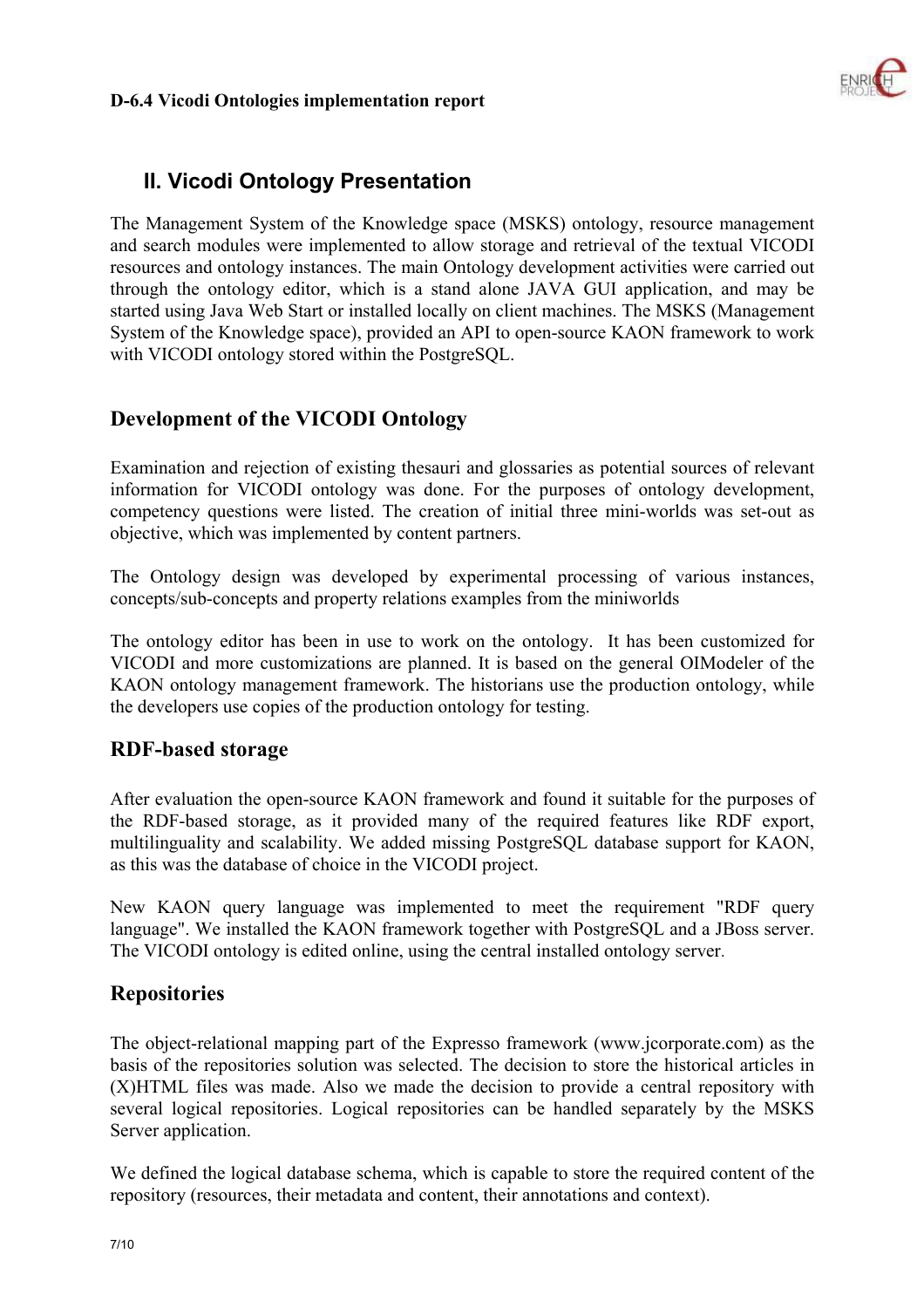

# **VICODI ontology integration to Enrich**

For name entities recognition and tagging as well as machine translation customization, SYSTRAN proceeded to the extraction of the Vicodi ontology instances for name persons and historical events in order to create a Enrich-specific name entities dictionary. With that occasion Medieval ontology instances provide by NKP had equally been integrated to a separated Enrich-specific name entities dictionary.

SYSTRAN had extracted from a Vicodi ontology metadata description like

```
</ontology:Person> 
<ontology:Person rdf:about="&ontology;AEthelbert-II-of-Kent" 
        rdfs:label="AEthelbert-II-of-Kent"> 
        <rdfs:comment>Author=GP. Mass Upload sheet Persons.xls. Roles=King Links=Kent 
Websites= Trans= Remarks=AEthelbert II King of Kent King of Kent</rdfs:comment>
        <ontology:hasCategory rdf:resource="&ontology;Politics"/> 
        <ontology:related rdf:resource="&ontology;Politics"/> 
       \langleontology:exists rdf:resource="&ontology;i-1090590633795-1600645804"/>
       \langleontology:related rdf:resource="&ontology;i-1090590633795-1600645804"/>
</ontology:Person>
```
the rdfs label item. A Do Not Translate Proper Noun dictionary had been created composed by 7.043 entries.

At the same time SYSTRAN validated the Enrich-specific dictionaries for translation customization and name entities recognition extracted from Manuscriptorium ontology instances

6.759 entries for Medieval persons 1.060 entries for Medieval locations 2.016 entries for Medieval sequences 1.741 entries for Medieval general instances

# **Enrich-specific Name Entities Dictionary**

The list of the entries had been coded with the necessary linguistic information so as the system applies into context the given terms followed by the accurate context analysis. Those dictionaries can be maintained by the content partners and authorised users in order to add further proper nouns entries. A specific linguistic tool SYSTRAN Dictionary Manager accessible to the Enrich consortium had been utilized for the linguistic coding. Please find below a sample of the created dictionary as displayed via the Graphical User Interface of SYSTRAN Dictionary Manager.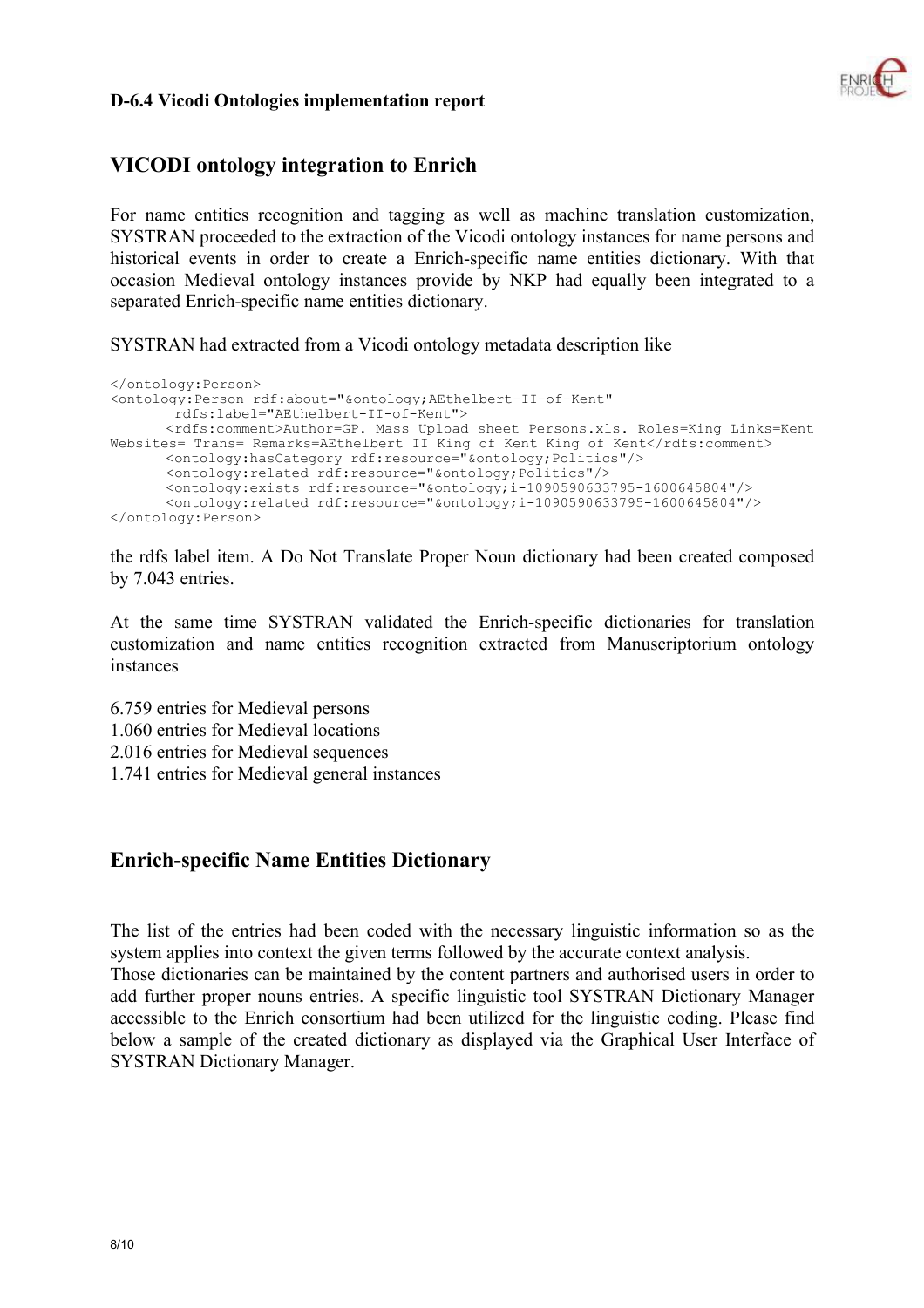

|   | <b>ExpertCoding</b>                                   |   |                           |                                        |  |                          |             |              |              |                  |
|---|-------------------------------------------------------|---|---------------------------|----------------------------------------|--|--------------------------|-------------|--------------|--------------|------------------|
|   | English (Source language)<br>French (Target language) |   |                           |                                        |  |                          |             |              |              |                  |
|   |                                                       |   |                           |                                        |  |                          |             |              |              |                  |
|   |                                                       |   |                           |                                        |  |                          |             |              |              |                  |
| ▶ |                                                       |   |                           | Achatius                               |  | <b>Bocskai</b>           | of          | Transylvania |              |                  |
|   | Category                                              |   | WordCate                  | proper noun                            |  | proper noun              | preposition | noun         |              |                  |
|   | Morphology                                            |   | <b>Number</b>             |                                        |  |                          |             |              |              |                  |
|   |                                                       |   | Gender                    |                                        |  |                          |             |              |              |                  |
|   |                                                       |   | Inflection                |                                        |  |                          |             |              |              |                  |
|   | Semantic                                              |   | SemanticT                 | human                                  |  |                          |             |              |              |                  |
|   |                                                       |   | <b>EntityNature</b>       | full name                              |  |                          |             |              |              |                  |
|   |                                                       |   | SemanticC                 | concrete                               |  |                          |             |              |              |                  |
|   | Syntax                                                |   | <b>Determiner</b>         |                                        |  |                          |             |              |              |                  |
|   | <b>DNT</b> Vicodi                                     |   |                           |                                        |  |                          |             |              |              |                  |
|   |                                                       |   |                           |                                        |  |                          |             |              |              |                  |
|   | ID                                                    |   | English (Source language) |                                        |  | French (Target language) |             |              | Category     | Confidence       |
|   | 13897                                                 | M |                           | 2nd Battle of St Albans (proper noun)  |  | (Do Not Translate)       |             |              | Auto (Proper | <b>The State</b> |
|   | 13896                                                 | M |                           | 2nd Huguenot revolt (proper noun)      |  | (Do Not Translate)       |             |              | Auto (Proper |                  |
|   | 13895                                                 | M |                           | Abbey of Cluny (proper noun)           |  | (Do Not Translate)       |             |              | Auto (Proper |                  |
|   | 13894                                                 | M |                           | Abbey of Pomposa (proper noun)         |  | (Do Not Translate)       |             |              | Auto (Proper |                  |
|   | 13893                                                 | M | Abbot Suger (proper noun) |                                        |  | (Do Not Translate)       |             |              | Auto (Proper | П                |
|   | 13892                                                 | M |                           | Abel of Denmark (proper noun)          |  | (Do Not Translate)       |             |              | Auto (Proper |                  |
|   | 13891                                                 | M |                           | Abolition of serfdom in Russia (proper |  | (Do Not Translate)       |             |              | Auto (Proper |                  |
|   | 13890                                                 | M |                           | Academie francaise (proper noun)       |  | (Do Not Translate)       |             |              | Auto (Proper |                  |
|   | 13889                                                 | M |                           | Accession of Pepin the Short (proper   |  | (Do Not Translate)       |             |              | Auto (Proper |                  |
|   | 13888                                                 | Ø |                           | Achatius Bocskai of Transylvania       |  | (Do Not Translate)       |             |              | Auto (Proper |                  |

Regarding open standards the dictionary can be exported to an OLIFF-compliant xml structure for integration to third applications

```
\langle/mono>
   </entry> 
  <entry type="dnt" ID="-13888" pos="proper noun" status="validated">
    <mono lng="EN" cat="NP" confidence="147"> 
     <syn> 
      <lemma cat="NP"> 
       <word type="guessed" code="1">Achatius</word> 
      </lemma> 
      <lemma cat="NP" headword="head"> 
       <word type="guessed" code="1">Bocskai</word> 
      </lemma> 
     </syn> 
     <lemma cat="PREP"> 
      <word>of</word> 
     </lemma> 
     <lemma cat="N"> 
      <word type="guessed" code="1">Transylvania</word> 
     </lemma> 
     <syntax> 
      <type>HU,CON</type> 
     </syntax> 
     <source>Achatius Bocskai of Transylvania (proper noun)</source> 
     <natural_lemma>Achatius Bocskai of Transylvania</natural_lemma> 
     <headword>Bocskai</headword> 
    </mono> 
    <mono lng="FR" cat="NP" confidence="360"> 
     <lemma cat="NP" headword="head"> 
      <word>Achatius Bocskai of Transylvania</word> 
     </lemma> 
     <source>Achatius Bocskai of Transylvania (proper noun)</source> 
     <natural_lemma>Achatius Bocskai of Transylvania</natural_lemma> 
     <headword>Achatius Bocskai of Transylvania</headword> 
     </mono> 
    <semcat>HUMANS</semcat>
```